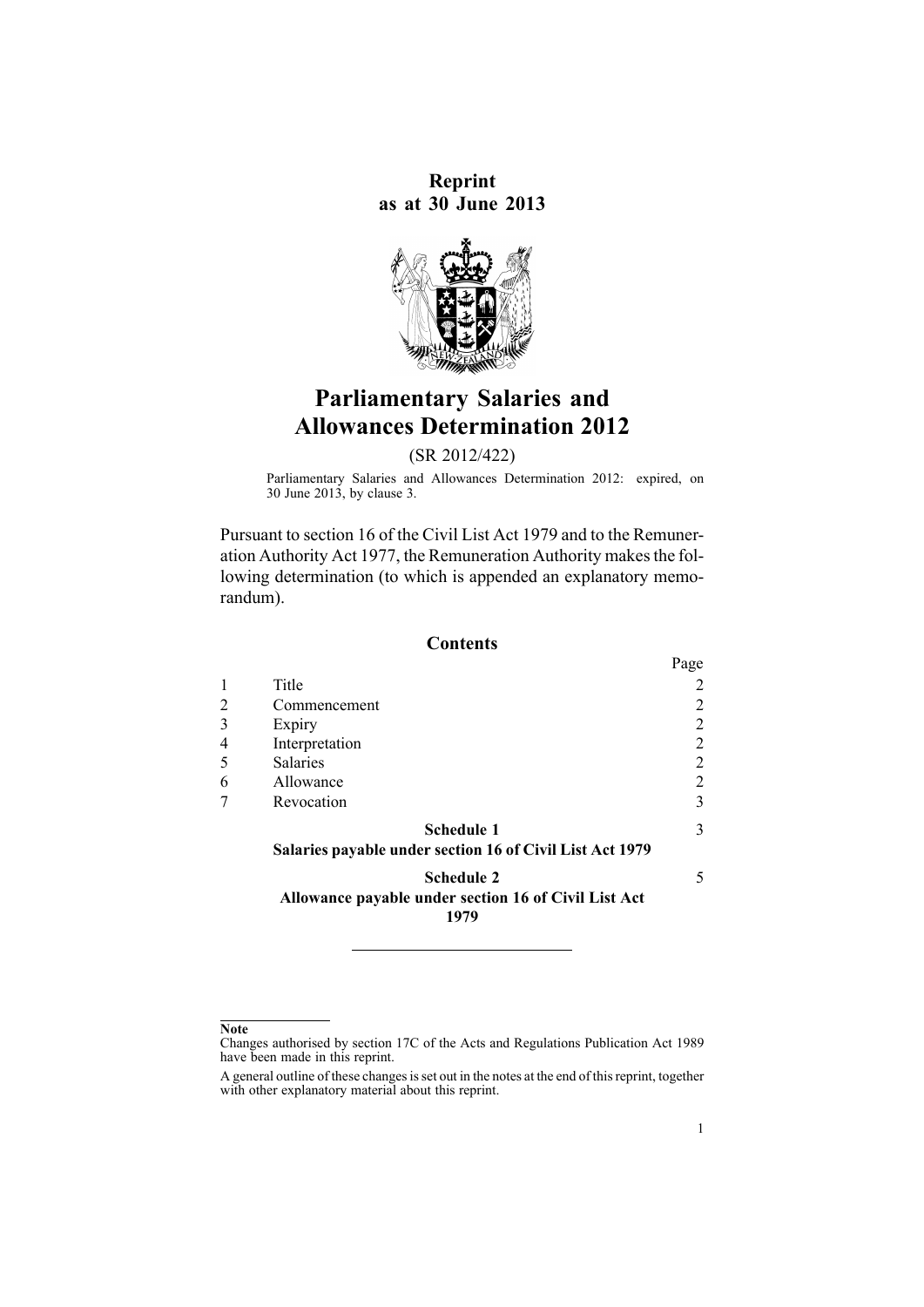| <b>Parliamentary Salaries and Allowances</b> | Reprinted as at |
|----------------------------------------------|-----------------|
| <b>Determination 2012</b>                    | 30 June 2013    |

# **Determination**

#### <span id="page-1-0"></span>**1 Title**

This determination is the Parliamentary Salaries and Allowances Determination 2012.

#### **2 Commencement**

This determination is deemed to have come into force on 1 July 2012.

#### **3 Expiry**

This determination expires on 30 June 2013.

#### **4 Interpretation**

In this determination,—

**party** means <sup>a</sup> parliamentary political party whose membersin the House of Representatives include at least 1 member elected as <sup>a</sup> constituency or list candidate for that party

**select committee** means <sup>a</sup> committee that is established by, or in accordance with,—

- (a) Standing Order 181(1) or (2) of the Standing Orders of the House of Representatives(with effect on 21 October 2011); or
- (b) the corresponding provision of those Standing Orders (with effect on an earlier or <sup>a</sup> later date).

#### **5 Salaries**

- (1) The salaries payable under [section](http://www.legislation.govt.nz/pdflink.aspx?id=DLM32410) 16 of the Civil List Act 1979 are set out in [Schedule](#page-2-0) 1.
- (2) No member of Parliament may be paid more than 1 salary at any one time under any of the provisions of [Schedule](#page-2-0) 1 and, if <sup>a</sup> member holds 2 or more offices, the salary payable to that member is that payable for the office for which the highest salary is payable.

### **6 Allowance**

(1) The allowance payable under [section](http://www.legislation.govt.nz/pdflink.aspx?id=DLM32410) 16 of the Civil List Act 1979 is set out in [Schedule](#page-4-0) 2.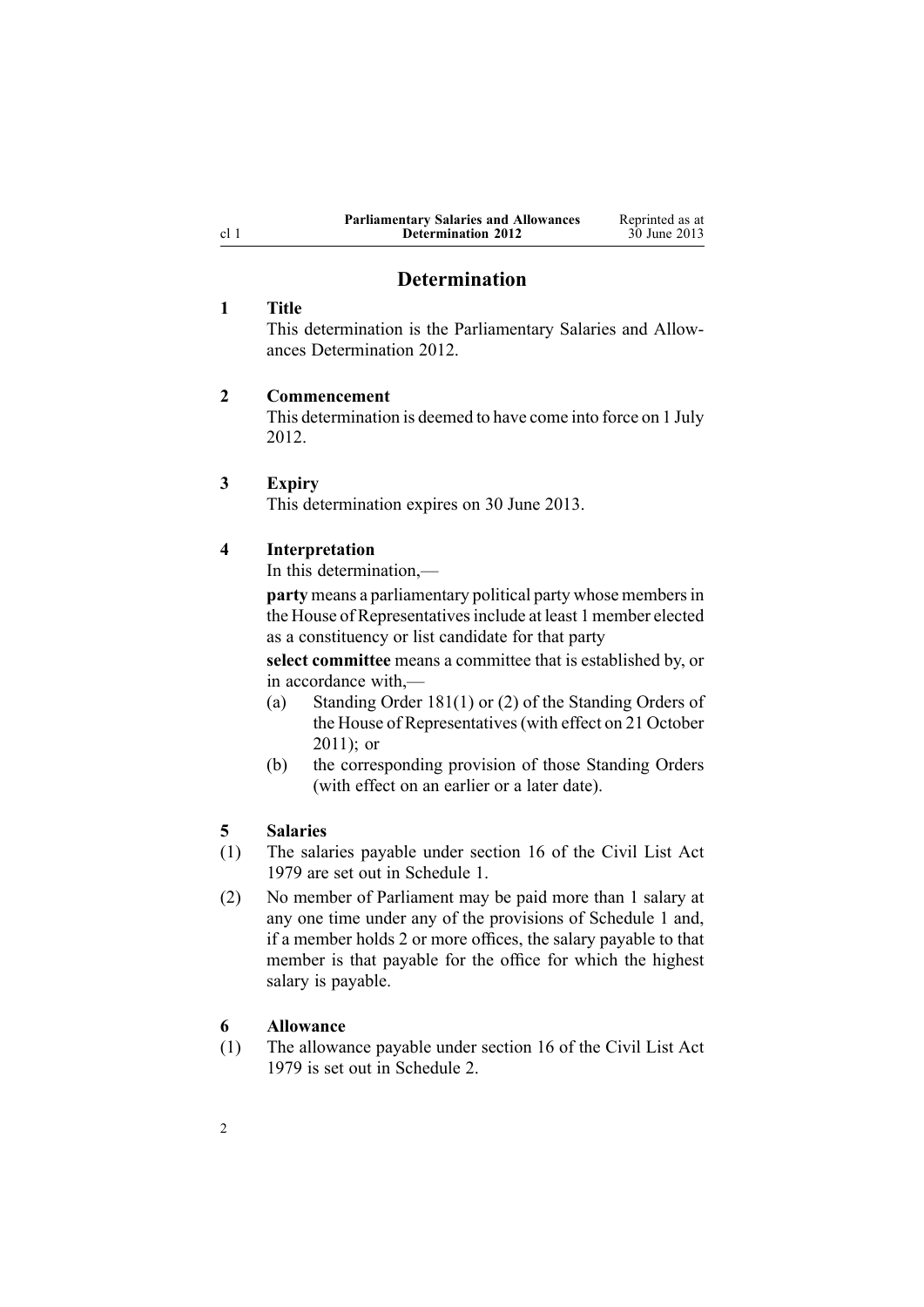<span id="page-2-0"></span>

| Reprinted as at | <b>Parliamentary Salaries and Allowances</b> |            |
|-----------------|----------------------------------------------|------------|
| 30 June 2013    | <b>Determination 2012</b>                    | Schedule 1 |

(2) The allowance is paid to the recipient for the purpose of reimbursing the recipient for expenses that arise from that recipient's official and parliamentary duties, and that are not otherwise covered by the determinations made under [section](http://www.legislation.govt.nz/pdflink.aspx?id=DLM32424) 20A of the Civil List Act 1979.

# **7 Revocation**

The [Parliamentary](http://www.legislation.govt.nz/pdflink.aspx?id=DLM4148116) Salaries and Allowances Determination [2011](http://www.legislation.govt.nz/pdflink.aspx?id=DLM4148116) (SR 2011/410) is revoked.

# **Schedule 1** cl [5\(1\)](#page-1-0) **Salaries payable under section 16 of Civil List Act 1979**

|                                                                                                                                                             | Yearly rate of<br>salary payable on<br>and after 1 July<br>2012 |
|-------------------------------------------------------------------------------------------------------------------------------------------------------------|-----------------------------------------------------------------|
| Office                                                                                                                                                      | <b>(\$)</b>                                                     |
| Members of the Executive                                                                                                                                    |                                                                 |
| Prime Minister                                                                                                                                              | 419,300                                                         |
| Deputy Prime Minister                                                                                                                                       | 297,400                                                         |
| Each member of the Executive Council who is a Minister of<br>the Crown holding 1 or more portfolios and who is a member<br>of Cabinet                       | 262,700                                                         |
| Each member of the Executive Council who is a Minister of the<br>Crown holding 1 or more portfolios, but who is not a member<br>of Cabinet                  | 221,400                                                         |
| Each other member of the Executive Council                                                                                                                  | 192,700                                                         |
| Each Parliamentary Under-Secretary                                                                                                                          | 171,800                                                         |
| Officers of the House of Representatives                                                                                                                    |                                                                 |
| Speaker of the House of Representatives                                                                                                                     | 262,700                                                         |
| Deputy Speaker                                                                                                                                              | 185,300                                                         |
| Each Assistant Speaker                                                                                                                                      | 158,700                                                         |
| Leader of the Opposition                                                                                                                                    |                                                                 |
| Leader of the Opposition                                                                                                                                    | 262,700                                                         |
| Other party leaders                                                                                                                                         |                                                                 |
| $\mathbf{1}$ $\mathbf{1}$ $\mathbf{0}$ $\mathbf{0}$ $\mathbf{1}$ $\mathbf{1}$ $\mathbf{1}$ $\mathbf{1}$ $\mathbf{1}$ $\mathbf{1}$ $\mathbf{1}$ $\mathbf{0}$ |                                                                 |

Each member of Parliament who is the leader of <sup>a</sup> party—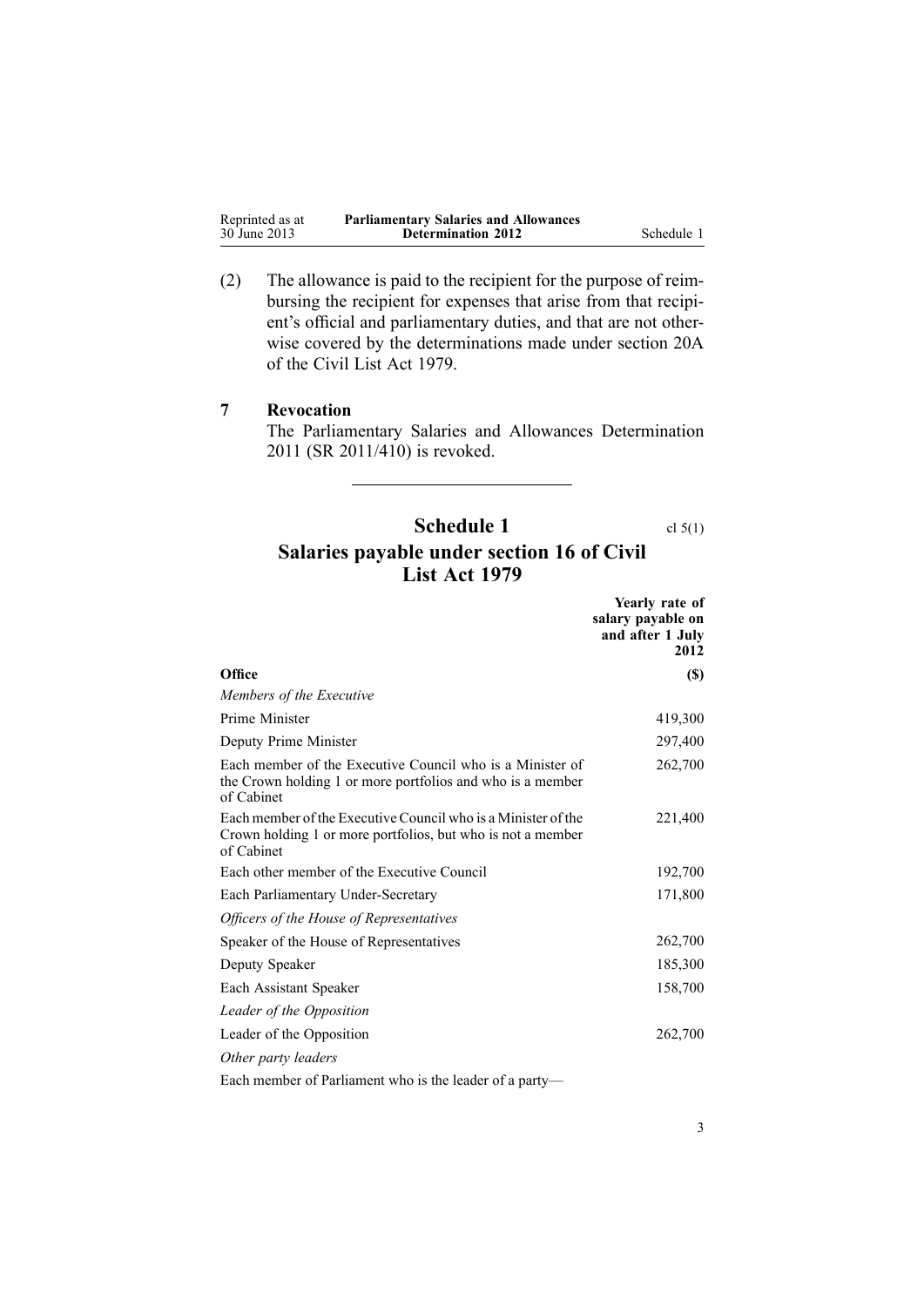|                                                                                                                                              | Yearly rate of<br>salary payable on<br>and after 1 July<br>2012 |
|----------------------------------------------------------------------------------------------------------------------------------------------|-----------------------------------------------------------------|
| Office                                                                                                                                       | $(\$)$                                                          |
| Base salary                                                                                                                                  | 158,700                                                         |
| plus                                                                                                                                         |                                                                 |
| For each additional member of the party in the<br>House of Representatives up to a maximum of<br>5                                           | 1,890                                                           |
| plus                                                                                                                                         |                                                                 |
| For each additional member of the party in the<br>House of Representatives over 5 up to a maxi-<br>mum of $23$                               | 1,260                                                           |
| plus                                                                                                                                         |                                                                 |
| For each additional member of the party in the<br>House of Representatives over 23                                                           | 630                                                             |
| Deputy leaders                                                                                                                               |                                                                 |
| Each member of Parliament who is the deputy leader of a party<br>whose members in the House of Representatives number not<br>less than $25-$ |                                                                 |
| Base salary                                                                                                                                  | 182,800                                                         |
| plus                                                                                                                                         |                                                                 |
| For each additional member of the party in the<br>House of Representatives over 25 up to a maxi-<br>mum of $35$                              | 630                                                             |
| plus                                                                                                                                         |                                                                 |
| For each additional member of the party in the<br>House of Representatives over 35 up to a maxi-<br>mum of $45$                              | 360                                                             |
| Whips                                                                                                                                        |                                                                 |
| In respect of each party whose members in the House of Rep-<br>resentatives number not less than 4—                                          |                                                                 |
| One Whip                                                                                                                                     |                                                                 |
| Base salary                                                                                                                                  | 158,700                                                         |
| plus                                                                                                                                         |                                                                 |
| For each member of the party in the House of<br>Representatives over 6 up to a maximum of 24                                                 | 1,260                                                           |
| plus                                                                                                                                         |                                                                 |
| For each member of the party in the House of<br>Representatives over 24 up to a maximum of 35                                                | 630                                                             |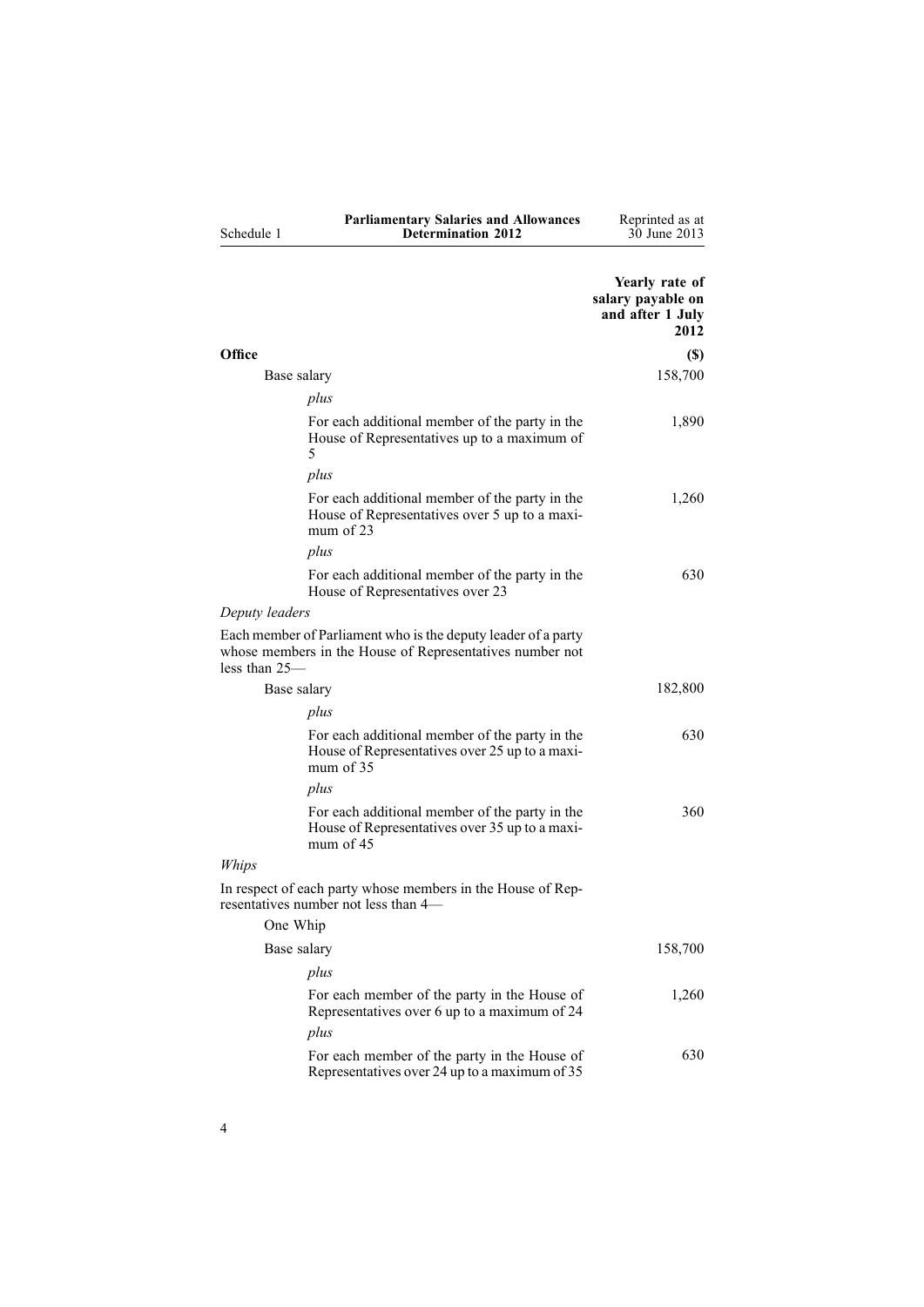<span id="page-4-0"></span>

| Reprinted as at | <b>Parliamentary Salaries and Allowances</b> |
|-----------------|----------------------------------------------|
| 30 June 2013    | <b>Determination 2012</b>                    |

**Schedule 2** 

|                                                                                                                                            | Yearly rate of<br>salary payable on<br>and after 1 July<br>2012 |
|--------------------------------------------------------------------------------------------------------------------------------------------|-----------------------------------------------------------------|
| Office                                                                                                                                     | <b>(\$)</b>                                                     |
| plus                                                                                                                                       |                                                                 |
| For each member of the party in the House of<br>Representatives over 35 up to a maximum of 45                                              | 360                                                             |
| Senior Government Whip                                                                                                                     |                                                                 |
| If a Whip referred to in one of the provisions under<br>the heading Whips is also the Senior Government<br>Whip an additional sum is added | 4,510                                                           |
| In respect of each party whose members in the House of Rep-<br>resentatives number not less than 25—                                       |                                                                 |
| One Junior Whip (separate from, and additional to,<br>that party's One Whip)                                                               | 158,700                                                         |
| In respect of each party whose members in the House of Rep-<br>resentatives number not less than 45—                                       |                                                                 |
| One Additional Junior Whip                                                                                                                 | 158,700                                                         |
| Chairpersons of select committees                                                                                                          |                                                                 |
| Each member of Parliament who is the chairperson of<br>a select committee                                                                  | 158,700                                                         |
| Deputy chairpersons of select committees                                                                                                   |                                                                 |
| Each member of Parliament who is the deputy chair-<br>person of a select committee                                                         | 149,100                                                         |
| Other members of Parliament                                                                                                                |                                                                 |
| Each other member of Parliament                                                                                                            | 144,600                                                         |

# **Schedule 2** cl [6\(1\)](#page-1-0)

# **Allowance payable under section 16 of Civil List Act 1979**

|                                 | <b>Yearly rate of expenses allowance</b><br>payable on and after 1 July 2012 |
|---------------------------------|------------------------------------------------------------------------------|
| <b>Office</b>                   | (S)                                                                          |
| Prime Minister                  | 21,600                                                                       |
| Speaker                         | 20,200                                                                       |
| Each other member of Parliament | 16.200                                                                       |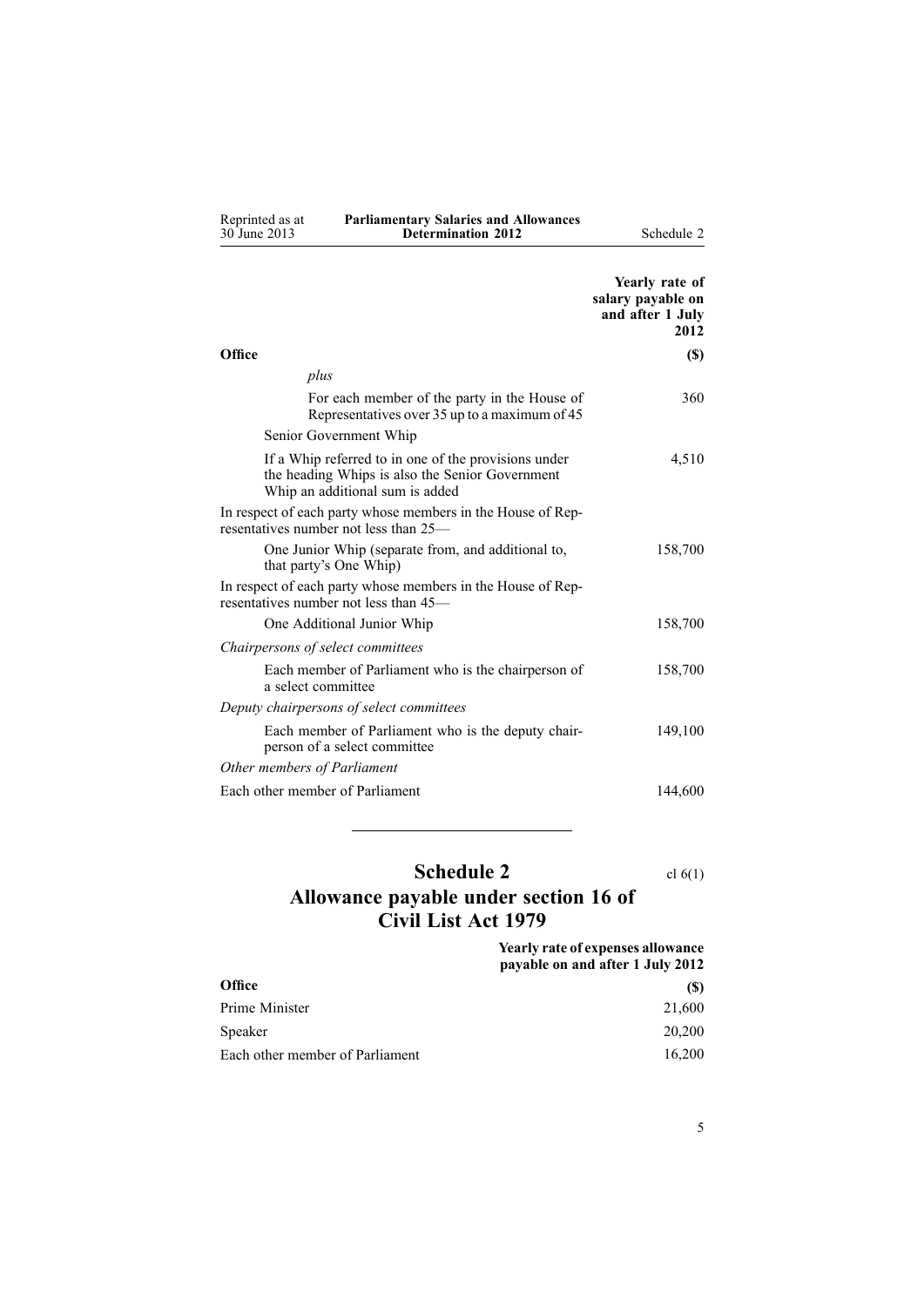<span id="page-5-0"></span>

| Explanatory | <b>Parliamentary Salaries and Allowances</b> | Reprinted as at |
|-------------|----------------------------------------------|-----------------|
| memorandum  | <b>Determination 2012</b>                    | 30 June 2013    |

Dated at Wellington this 18th day of December 2012.

John Errington, Chairman.

> A Foulkes, Member.

D Morcom, Member.

# **Explanatory memorandum**

*This memorandum is not par<sup>t</sup> of the determination, but is intended to indicate its general effect.*

#### **1 Background**

- 1.1 This memorandum explains not only the general effect of this determination, but also—
	- (a) the extent and limitations of the role of the Remuneration Authority (the **Authority**); and
	- (b) the considerations that have driven the Authority in coming to this determination.
- 1.2 The Authority is required to have regard to the following when setting parliamentary remuneration and allowances:
	- (a) the need to achieve and maintain fair relativity with the levels of remuneration received elsewhere; and
	- (b) the need to be fair both—
		- (i) to the persons or group of persons whose remuneration is being determined; and
		- (ii) to the taxpayer or ratepayer; and
	- (c) the need to recruit and retain competent persons.
- 1.3 In addition the Authority must take into account—
	- (a) the requirements of the position concerned; and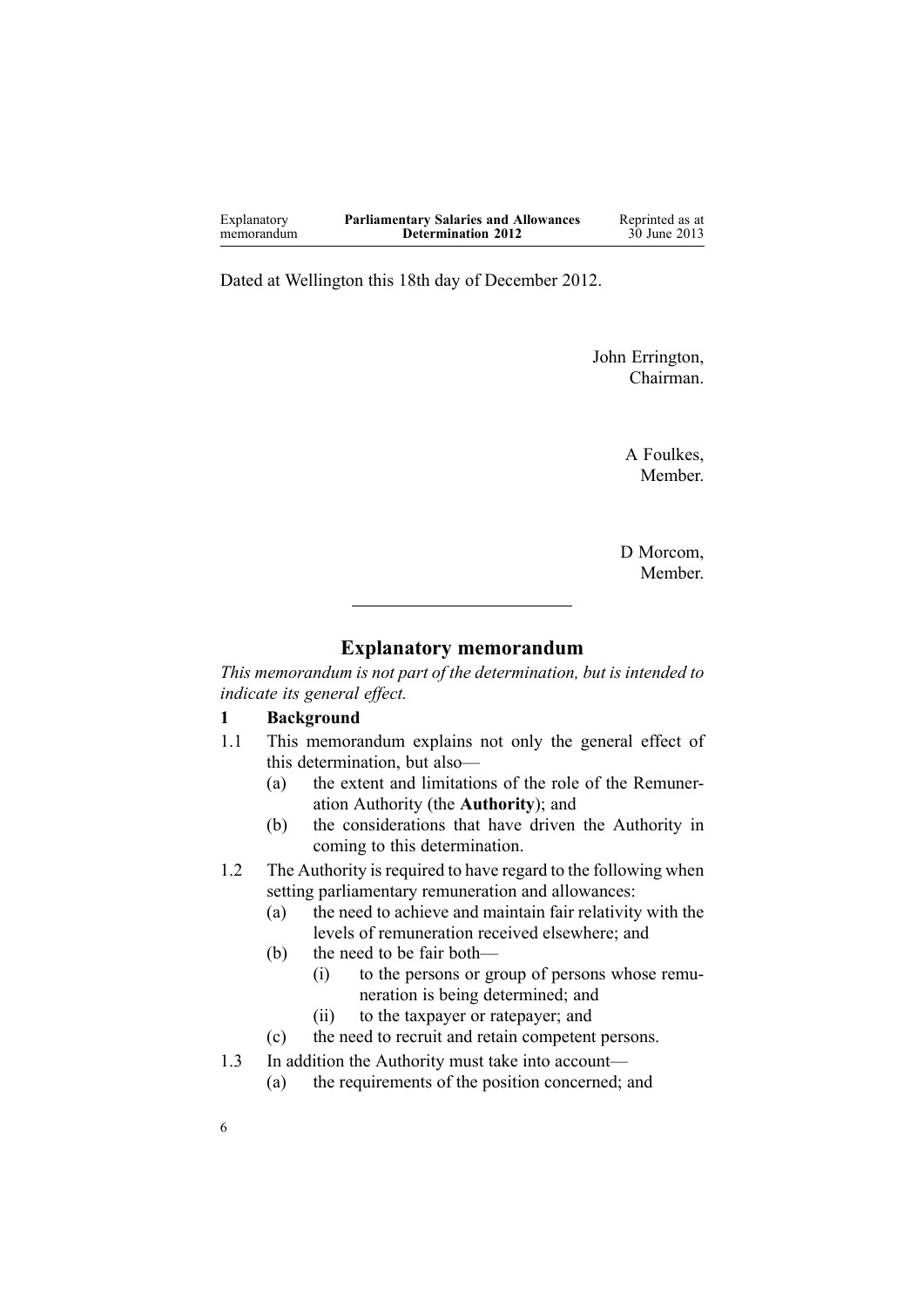| Reprinted as at | <b>Parliamentary Salaries and Allowances</b> | Explanatory |
|-----------------|----------------------------------------------|-------------|
| 30 June 2013    | <b>Determination 2012</b>                    | memorandum  |
|                 |                                              |             |

- (b) the conditions of service enjoyed by the persons whose remuneration is being determined and those enjoyed by the persons or members of the group of persons whose remuneration and conditions of employment are, in the opinion of the Authority, comparable with those of the persons or members of the group; and
- (c) any prevailing adverse economic conditions, based on evidence from an authoritative source; and may determine the remuneration at <sup>a</sup> rate lower than it would otherwise have determined.
- 1.4 Since 2001/02 the Authority has taken <sup>a</sup> remuneration package approach which takes account of the market rate for employees undertaking jobs with similar complexity and responsibility to identify <sup>a</sup> package value for ordinary members of Parliament. This figure reflects the total package of benefits members could expec<sup>t</sup> to receive given the criteria in place at the time. Part of that package is the personal benefit value of the travel discount entitlement and par<sup>t</sup> is the superannuation subsidy.
- 1.5 Each year the Authority has reviewed the appropriate total package value to ensure that the overall remuneration package available to ordinary members was aligned to the appropriate external groups. The Authority also reviews the value of the personal benefit of the travel discount entitlements, based on the actual usage of the entitlements.
- 1.6 The salary, and the value of the superannuation subsidy available to ordinary members, is then set by having regard to the total package value and the assessed personal benefit value of the travel discount entitlement.
- 1.7 The same approach is not taken in setting the salary rates for members with additional responsibilities, such as Ministers, the Speaker, the Prime Minister, and the Party Leaders. These rates are set using previous relativities within Parliament and reflect <sup>a</sup> measure of assessment of <sup>a</sup> fair remuneration for those members, taking into account the element of "public service" associated with those positions and the honour that many people feel when achieving higher status within Parliament. Had <sup>a</sup> form of external wage relativity been ap-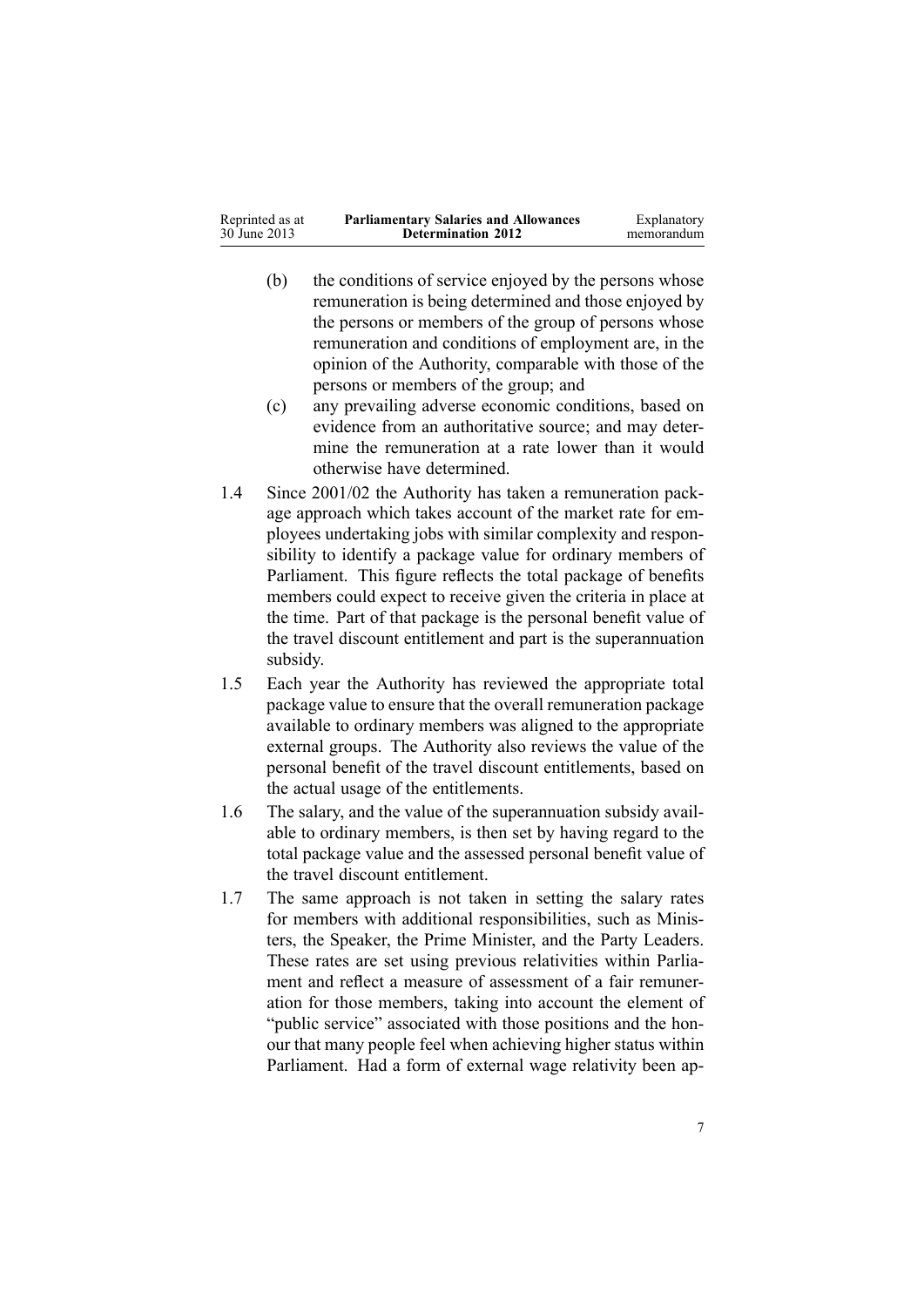| Explanatory | <b>Parliamentary Salaries and Allowances</b> | Reprinted as at |
|-------------|----------------------------------------------|-----------------|
| memorandum  | <b>Determination 2012</b>                    | 30 June 2013    |

plied, the Authority recognises that the increases promulgated would have been significant and politically untenable.

1.8 When setting salary rates for members with additional responsibilities, the Authority recognises that the remuneration package for those members includes the personal benefit value of the travel discount entitlement as well as the superannuation subsidy. For this reason, the Authority, which pays close attention to benefits provided to all members by the determination issued by the Speaker, has merely kept <sup>a</sup> weather eye on the changes that from time to time occur in the determinations issued by the Minister Responsible for Ministerial Services. Although the value of ministerial allowances and reimbursement may vary from time to time, the packages that Ministers enjoy do not match either public or private sector remuneration for similarly responsible positions. To the extent that salary levels for this group are built on salaries for ordinary members, their salaries are discounted by the amount of the personal benefit of the travel discount entitlements.

#### **2 Travel discount entitlement adjustment**

- 2.1 Travel entitlements available to members are set by the Speaker and cover—
	- •members' domestic air travel; and
	- •members' spouses' domestic air travel; and
	- •members' dependants' domestic air travel.
- 2.2 Assessing the value of the travel discount entitlement has had regard to—
	- • the proportion of personal benefit assessed for each of—
		- •members' domestic travel; and
		- •members' spouses' domestic travel; and
		- •members' dependants' domestic travel; and
		- • the actual costs of the various travel entitlements in each year; and
		- • the average cost per member of the travel entitlements (even though members do not ge<sup>t</sup> equal benefits from the entitlements); and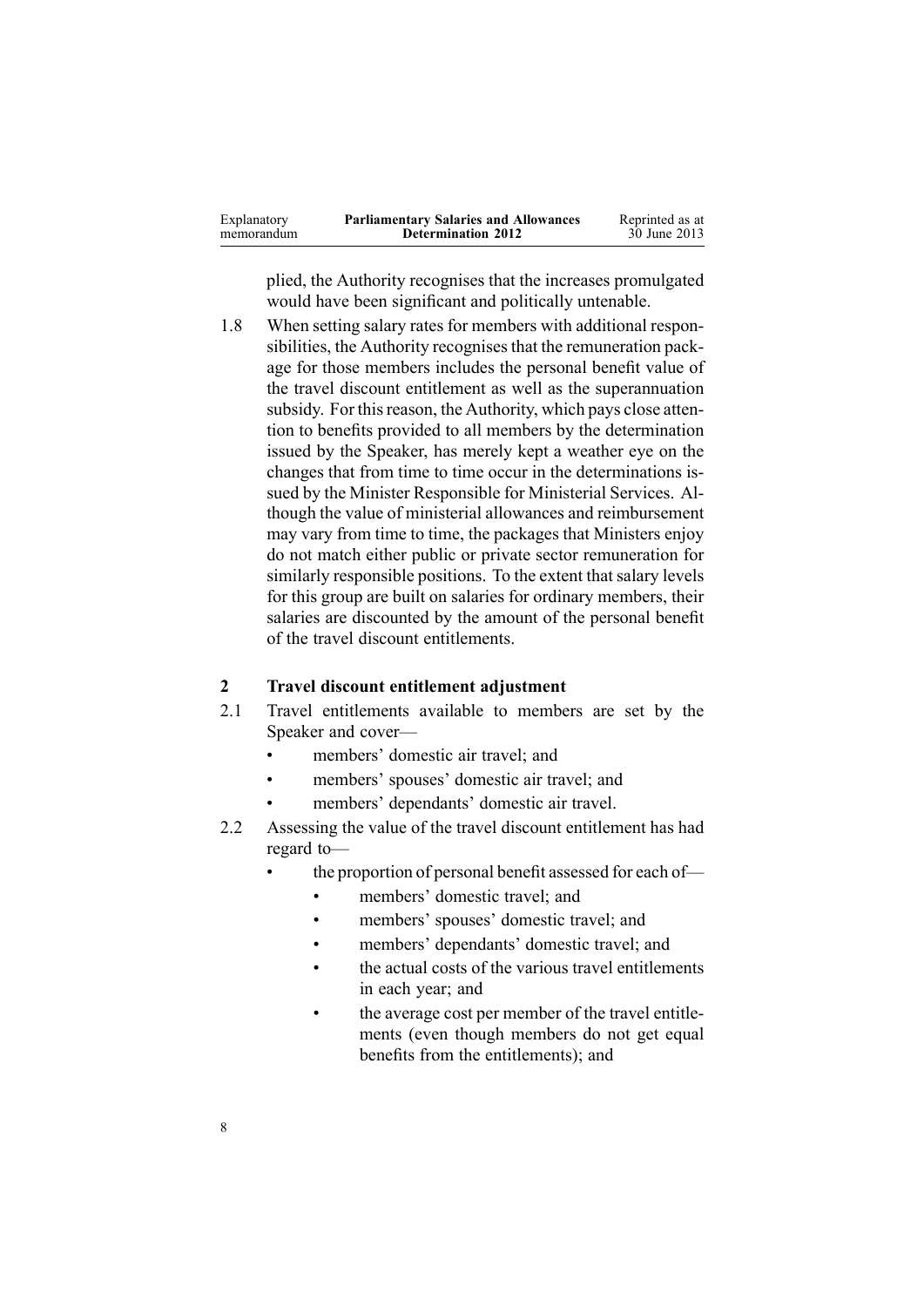- • some averaging of per member costs over time to recognise that costs can and do fluctuate from year to year.
- 2.3 It is recognised that some members ge<sup>t</sup> <sup>a</sup> disproportionate share of the value of the entitlements (by having more usage or by having <sup>a</sup> greater proportion of travel costs reimbursed) whereas all members are paying equally (by having the same reduction in salary). The Authority recognises this but is of the view that there is no other way of offsetting the personal cost of the entitlements whilst meeting the requirements of our Act.
- 2.4 The actual costs of the travel discount entitlements have reduced in recent years and the Speaker formally withdrew the members' and spouses' international air travel entitlement with effect from 1 January 2011. Last year, after taking into account the reduced usage in the 2010/11 year and the withdrawal of the international entitlement, the Authority adjusted each member's salary by \$5,000.
- 2.5 It is important to understand that, because the salary of every member is adjusted to take account of the personal benefit of the travel discount entitlements available to all members, the members themselves are meeting the cost of those personal benefits by, in effect, taking <sup>a</sup> salary cut to pay for the benefits. The cost is also being met by members with additional responsibilities by virtue of the process the Authority uses to set the salaries for those members.
- 2.6 It therefore follows that, if the value of the personal benefit of those entitlements decreases, there should be <sup>a</sup> compensating adjustment to salaries. If no compensating adjustment were made then members would be paying for <sup>a</sup> benefit which they are not getting.
- 2.7 A similar situation could happen in the private sector if, for example, <sup>a</sup> manager had the personal use of <sup>a</sup> car as par<sup>t</sup> of their employment package. The value of the private use would be reflected by the manager having <sup>a</sup> lower salary for <sup>a</sup> given overall package value. If the value of the personal use of <sup>a</sup> car reduced, then the manager's salary would be increased so that their overall package value remained the same.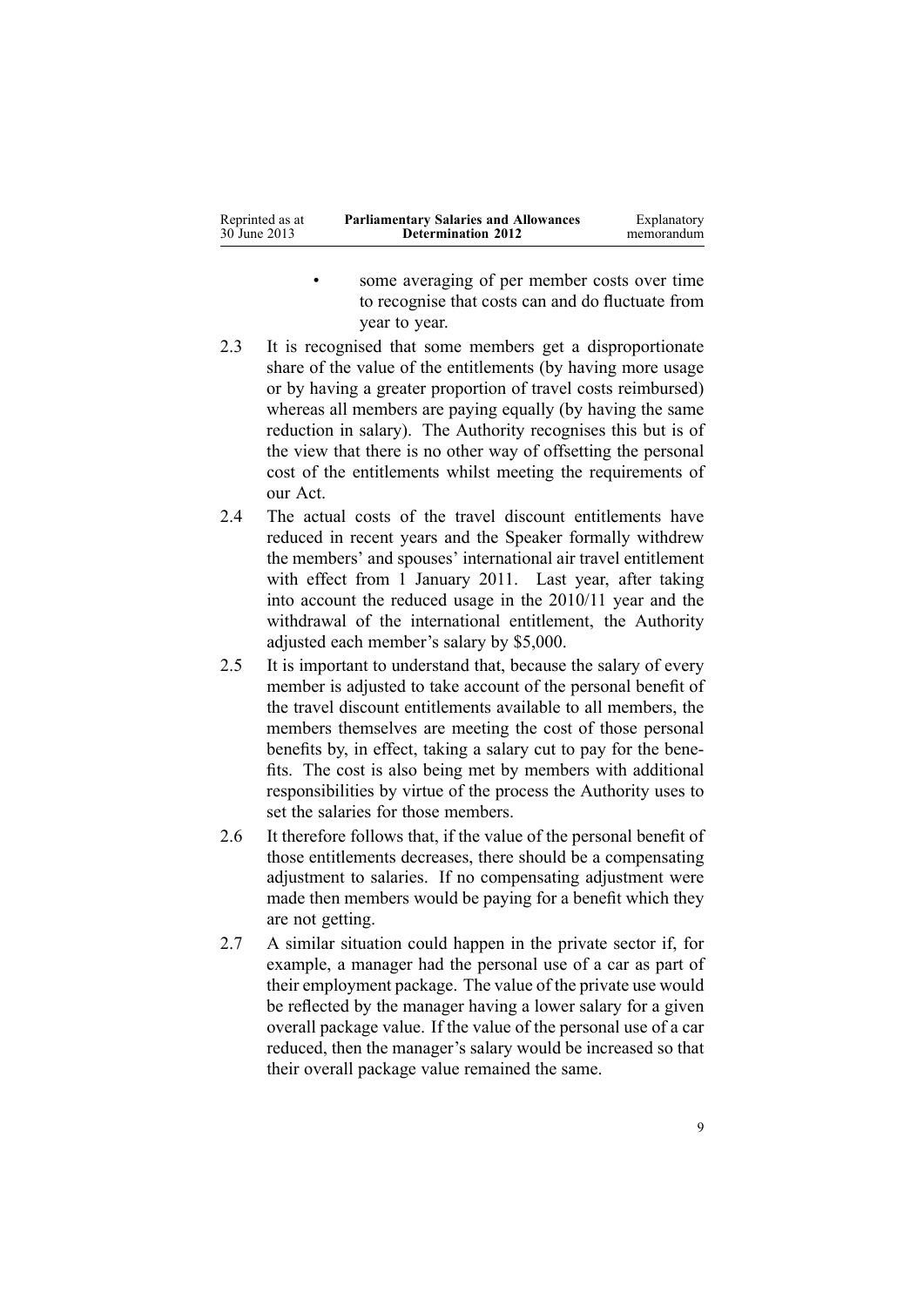| <b>Parliamentary Salaries and Allowances</b><br>Reprinted as at<br>Explanatory<br>30 June 2013<br><b>Determination 2012</b><br>memorandum |
|-------------------------------------------------------------------------------------------------------------------------------------------|
|-------------------------------------------------------------------------------------------------------------------------------------------|

2.8 This year, after taking into account further reductions in the actual cost of the travel entitlements and allowing for fluctuations in usage, the Authority has made <sup>a</sup> small reduction to the assessed value of the travel discount entitlements, which has been taken into account when setting salary movements.

### **3 General salary adjustment**

- 3.1 In recent years, members' remuneration packages have not kept pace with increases in the cost of living, nor with general wage movements.
- 3.2 This has partly been due to Parliament requesting (and the Authority acceding to that request) to have no increase for the 2009/10 year, and partly due to the Authority taking into account prevailing adverse economic conditions.
- 3.3 Since fiscal year 2009 general salaries and wages have increased by 5.6% and the Consumers Price Index has increased by 8.0%. Parliamentary salaries (excluding the \$2,000 and \$5,000 increases in 2010 and 2011 to compensate for the reduction in value of the travel discount entitlements) have increased by only 2.9%.
- 3.4 Taking into account the prevailing adverse economic conditions and the small reduction in assessed value of the travel discount entitlement, the Authority has decided to apply <sup>a</sup> general increase this year of around 1.9%.
- 3.5 This still leaves members of Parliament receiving lower remuneration increases than the general population.

#### **4 Tax-free allowance**

- 4.1 The Authority has adjusted members' tax-free allowance by 1.0%, that percentage change being the percentage change in the Consumers Price Index since this allowance was last adjusted.
- 4.2 The Authority is working with the Speaker to gain assurance that this allowance, which was independently verified in 2001, is still set at an appropriate level to meet such genuine out-ofpocket business expenses as—
	- (a) the entertainment of visitors, staff, constituents, and officials; and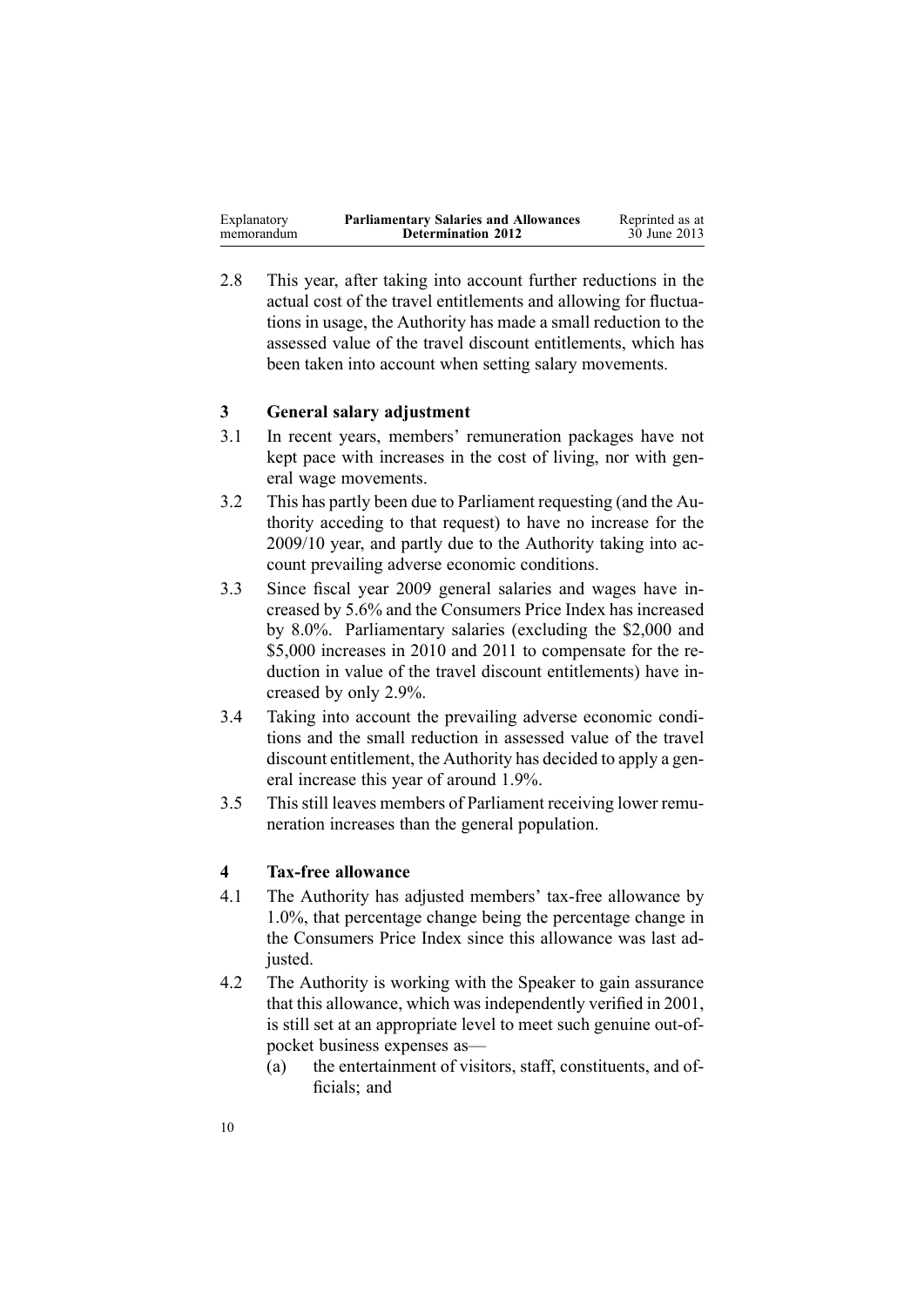| Reprinted as at<br><b>Parliamentary Salaries and Allowances</b><br>30 June 2013<br><b>Determination 2012</b> | Explanatory<br>memorandum |
|--------------------------------------------------------------------------------------------------------------|---------------------------|
|--------------------------------------------------------------------------------------------------------------|---------------------------|

- (b) memberships, sponsorships, and fees; and
- (c) koha; and
- (d) donations and raffle tickets; and
- (e) gifts and prizes; and
- (f) flowers (including wreaths); and
- (g) passpor<sup>t</sup> photos; and
- (h) clothing and grooming (Prime Minister only); and
- (i) briefcases and luggage; and
- (j) meals.

# **5 Superannuation**

5.1 The Authority has made no adjustment to the percentage contribution payable to members' superannuation. This contribution, which is capped at 20% of an ordinary member's salary, ranges from 6.9% to 20%, depending on the position the member holds.

Issued under the authority of the Acts and [Regulations](http://www.legislation.govt.nz/pdflink.aspx?id=DLM195097) Publication Act 1989. Date of notification in *Gazette*: 20 December 2012.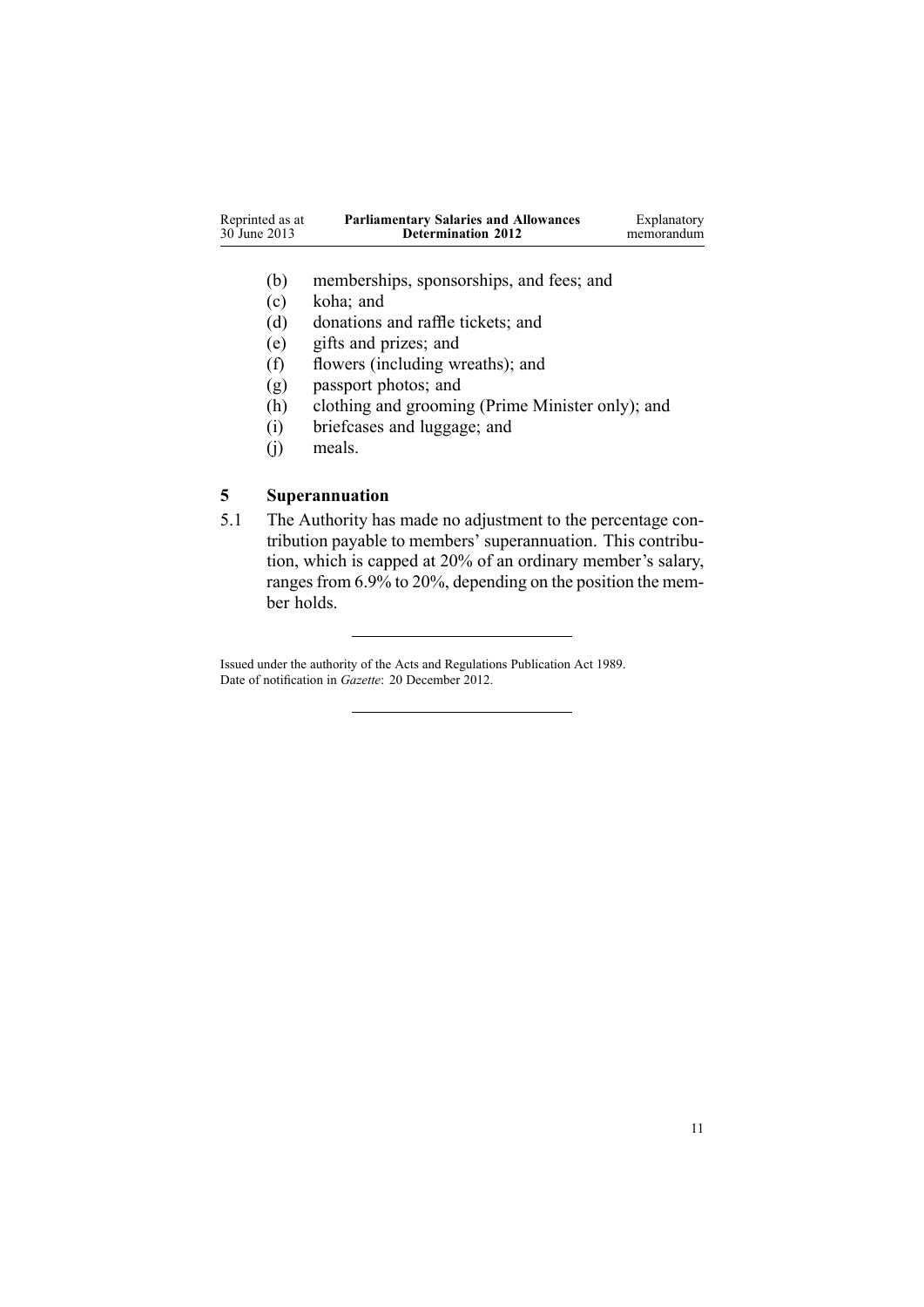| <b>Parliamentary Salaries and Allowances</b> | Reprinted as at |
|----------------------------------------------|-----------------|
| <b>Determination 2012</b>                    | 30 June 2013    |

#### **Contents**

- 1 General
- 2 Status of reprints
- 3 How reprints are prepared
- 4 Changes made under section 17C of the Acts and Regulations Publication Act 1989
- 5 List of amendments incorporated in this reprint (most recent first)

#### **Notes**

# *1 General*

This is <sup>a</sup> reprint of the Parliamentary Salaries and Allowances Determination 2012. The reprint incorporates all the amendments to the determination as at 30 June 2013, as specified in the list of amendments at the end of these notes.

Relevant provisions of any amending enactments that contain transitional, savings, or application provisions that cannot be compiled in the reprint are also included, after the principal enactment, in chronological order. For more information, *see* <http://www.pco.parliament.govt.nz/reprints/>.

# *2 Status of reprints*

Under [section](http://www.legislation.govt.nz/pdflink.aspx?id=DLM195439) 16D of the Acts and Regulations Publication Act 1989, reprints are presumed to correctly state, as at the date of the reprint, the law enacted by the principal enactment and by the amendments to that enactment. This presumption applies even though editorial changes authorised by [section](http://www.legislation.govt.nz/pdflink.aspx?id=DLM195466) [17C](http://www.legislation.govt.nz/pdflink.aspx?id=DLM195466) of the Acts and Regulations Publication Act 1989 have been made in the reprint.

This presumption may be rebutted by producing the official volumes of statutes or statutory regulations in which the principal enactment and its amendments are contained.

#### *3 How reprints are prepared*

A number of editorial conventions are followed in the preparation of reprints. For example, the enacting words are not included in Acts, and provisions that are repealed or revoked

Notes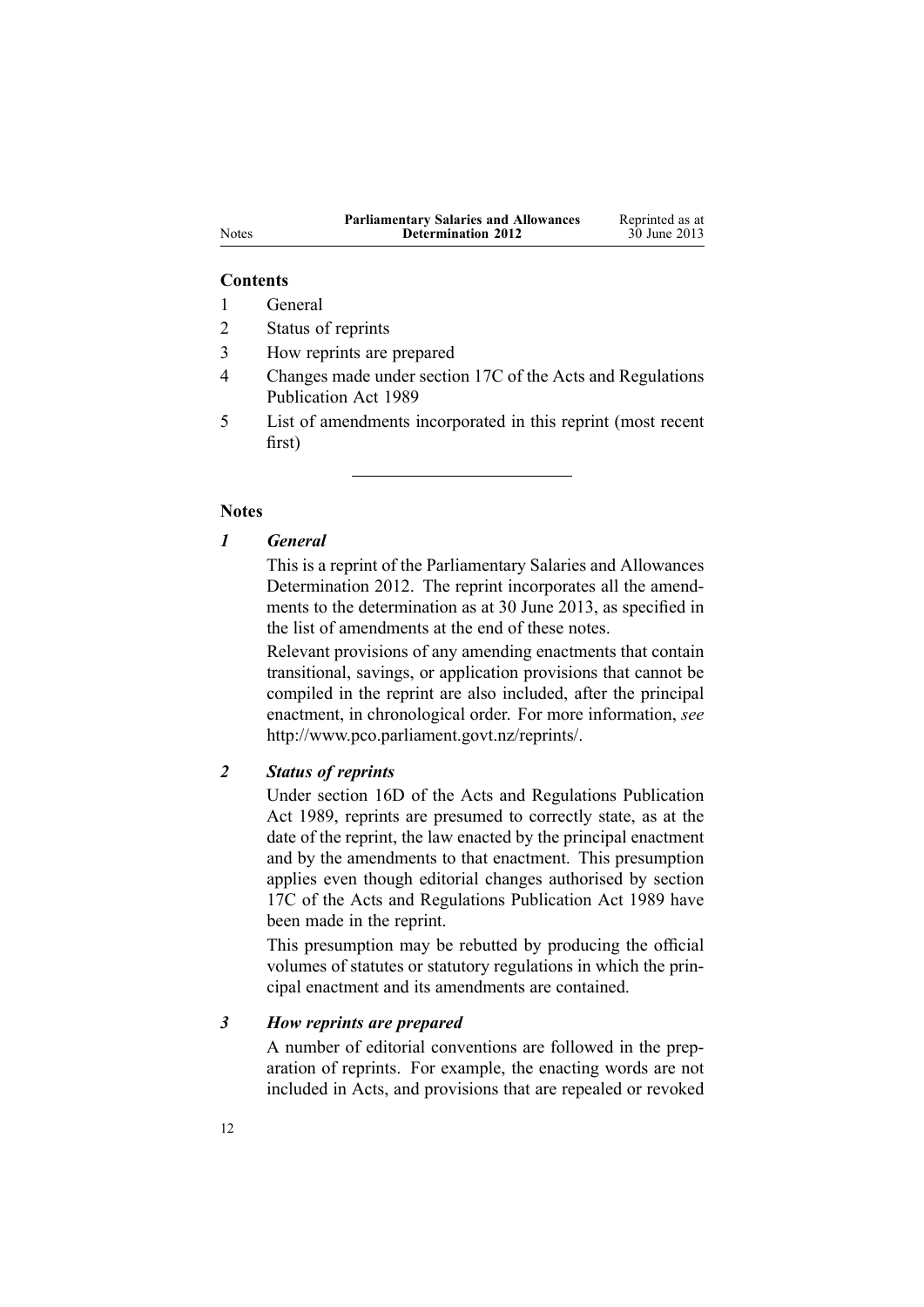| Reprinted as at | <b>Parliamentary Salaries and Allowances</b> |
|-----------------|----------------------------------------------|
| 30 June 2013    | <b>Determination 2012</b>                    |

are omitted. For <sup>a</sup> detailed list of the editorial conventions, *see* <http://www.pco.parliament.govt.nz/editorial-conventions/> or Part 8 of the *Tables of New Zealand Acts and Ordinances and Statutory Regulations and Deemed Regulations in Force*.

# *4 Changes made under section 17C of the Acts and Regulations Publication Act 1989*

[Section](http://www.legislation.govt.nz/pdflink.aspx?id=DLM195466) 17C of the Acts and Regulations Publication Act 1989 authorises the making of editorial changes in <sup>a</sup> reprint as set out in [sections](http://www.legislation.govt.nz/pdflink.aspx?id=DLM195468) 17D and [17E](http://www.legislation.govt.nz/pdflink.aspx?id=DLM195470) of that Act so that, to the extent permitted, the format and style of the reprinted enactment is consistent with current legislative drafting practice. Changes that would alter the effect of the legislation are not permitted.

A new format of legislation wasintroduced on 1 January 2000. Changesto legislative drafting style have also been made since 1997, and are ongoing. To the extent permitted by [section](http://www.legislation.govt.nz/pdflink.aspx?id=DLM195466) 17C of the Acts and Regulations Publication Act 1989, all legislation reprinted after 1 January 2000 is in the new format for legislation and reflects current drafting practice at the time of the reprint.

In outline, the editorial changes made in reprints under the authority of [section](http://www.legislation.govt.nz/pdflink.aspx?id=DLM195466) 17C of the Acts and Regulations Publication Act 1989 are set out below, and they have been applied, where relevant, in the preparation of this reprint:

- • omission of unnecessary referential words (such as "of this section" and "of this Act")
- • typeface and type size (Times Roman, generally in 11.5 point)
- • layout of provisions, including:
	- •indentation
	- • position of section headings (eg, the number and heading now appear above the section)
- • format of definitions (eg, the defined term now appears in bold type, without quotation marks)
- • format of dates (eg, <sup>a</sup> date formerly expressed as "the 1st day ofJanuary 1999" is now expressed as "1 January 1999")

**Notes**